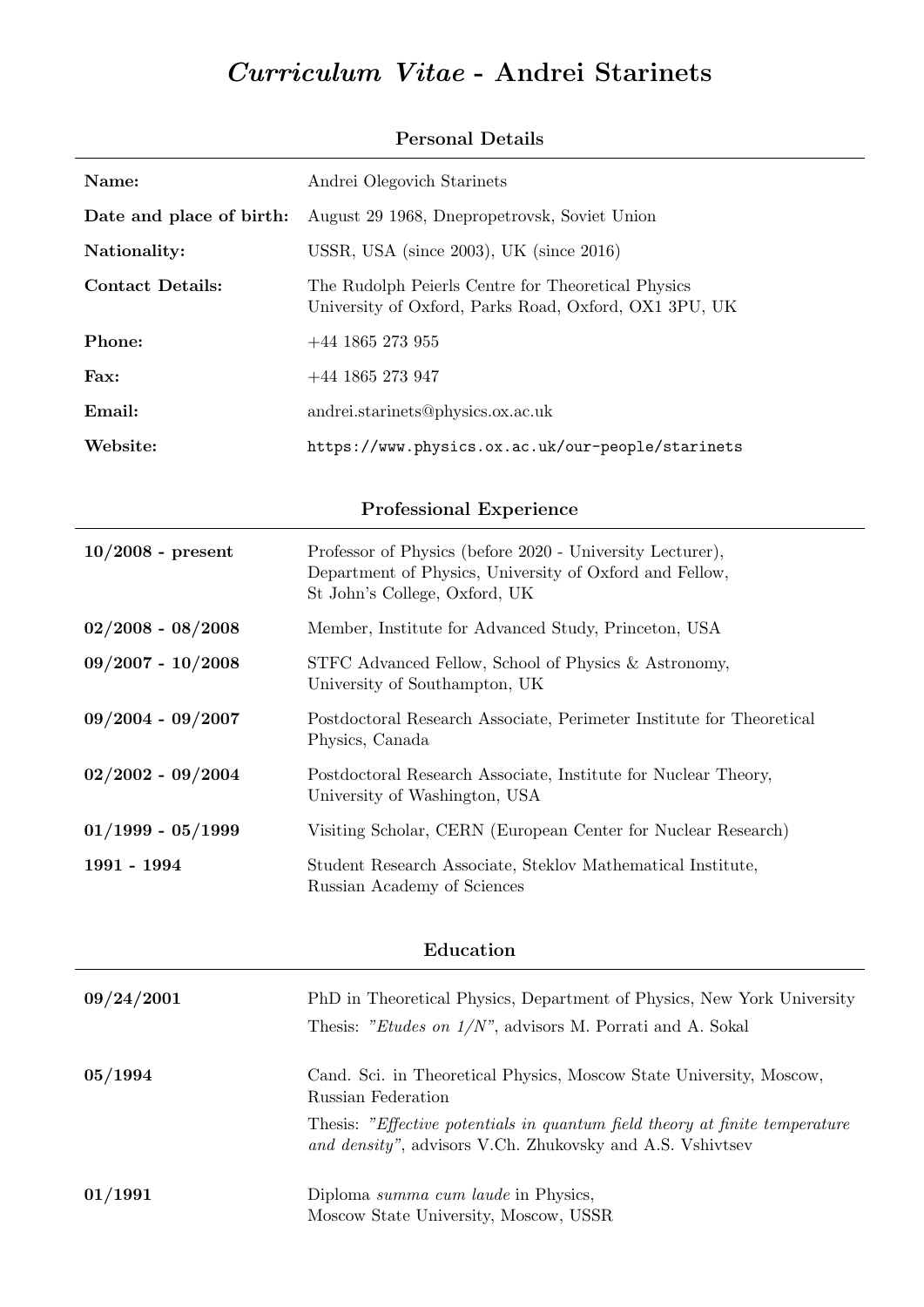## Fellowships, Grants and Awards

| $2012 - 2017$ | European Research Council "Consolidator" Grant $(\epsilon 1.5M)$ for 5 years) |
|---------------|-------------------------------------------------------------------------------|
| 2011          | Maxwell Medal and Prize, UK Institute of Physics                              |
| $2007 - 2012$ | STFC Advanced Fellowship, UK                                                  |
| 1994 - 1997   | MacCracken and Meyer Fellowships, New York University                         |
| 1993          | Research Grant of the Russian Fund for Fundamental Research                   |
| 1991          | III Prize in Diploma Thesis Competition, Moscow State University              |
| 1989 - 1991   | I.V.Kurchatov Fellowship, Moscow State University                             |
| 1988 - 1989   | R.V.Khokhlov Fellowship, Moscow State University                              |
| 1985          | USSR Ministry of Education Gold Medal for Academic Excellence                 |

## Academic Service

| 07/2017          | Co-organiser, workshop "Canterburry Tales of Hot QFTs in LHC Era",<br>St John's college, Oxford                                                                                                                                                   |
|------------------|---------------------------------------------------------------------------------------------------------------------------------------------------------------------------------------------------------------------------------------------------|
| 07/2016          | Co-organiser, workshop "Non-equilibrium Physics and Holography",<br>St John's college, Oxford                                                                                                                                                     |
| 01/2012          | Co-organiser, UK-Japan Winter School in Mathematical Physics,<br>Oxford University                                                                                                                                                                |
| $2009$ -present  | Examiner and member of PhD defense committees in various countries                                                                                                                                                                                |
| $2009$ -present  | Member of various committees, St John's College, Oxford                                                                                                                                                                                           |
| $2009$ - present | Referee for National Science Foundations and Research Councils of<br>USA, Japan, Netherlands, Israel, Germany, Russian Federation                                                                                                                 |
| $2003$ - present | Referee for Phys.Rev.D, Phys.Rev.Lett., J. High Energy Phys.,<br>Phys.Lett.B, Nucl. Phys. B, Science, Physics Today,<br>Journal of Physics A, Classical and Quantum Gravity,<br>New Journal of Physics, Annals of Physics, Foundations of Physics |
| 05/2006          | Co-organizer of the workshop "Exotic States of hot and dense<br>matter and their dual description", Perimeter Institute for<br>Theoretical Physics, Canada                                                                                        |
| 2006             | Chair, Perimeter Institute for Theoretical Physics Library Committee                                                                                                                                                                              |
| 2005-2006        | Member, Perimeter Institute for Theoretical Physics PASCOS<br>and Library Committees                                                                                                                                                              |

## Publication Record (INSPIRE database)

| Total number of papers                                | 44 |
|-------------------------------------------------------|----|
| <b>Total number of citations</b> approximately 12,000 |    |
| Hirsch Index                                          | 30 |
| TOPCITE50+ papers                                     | 28 |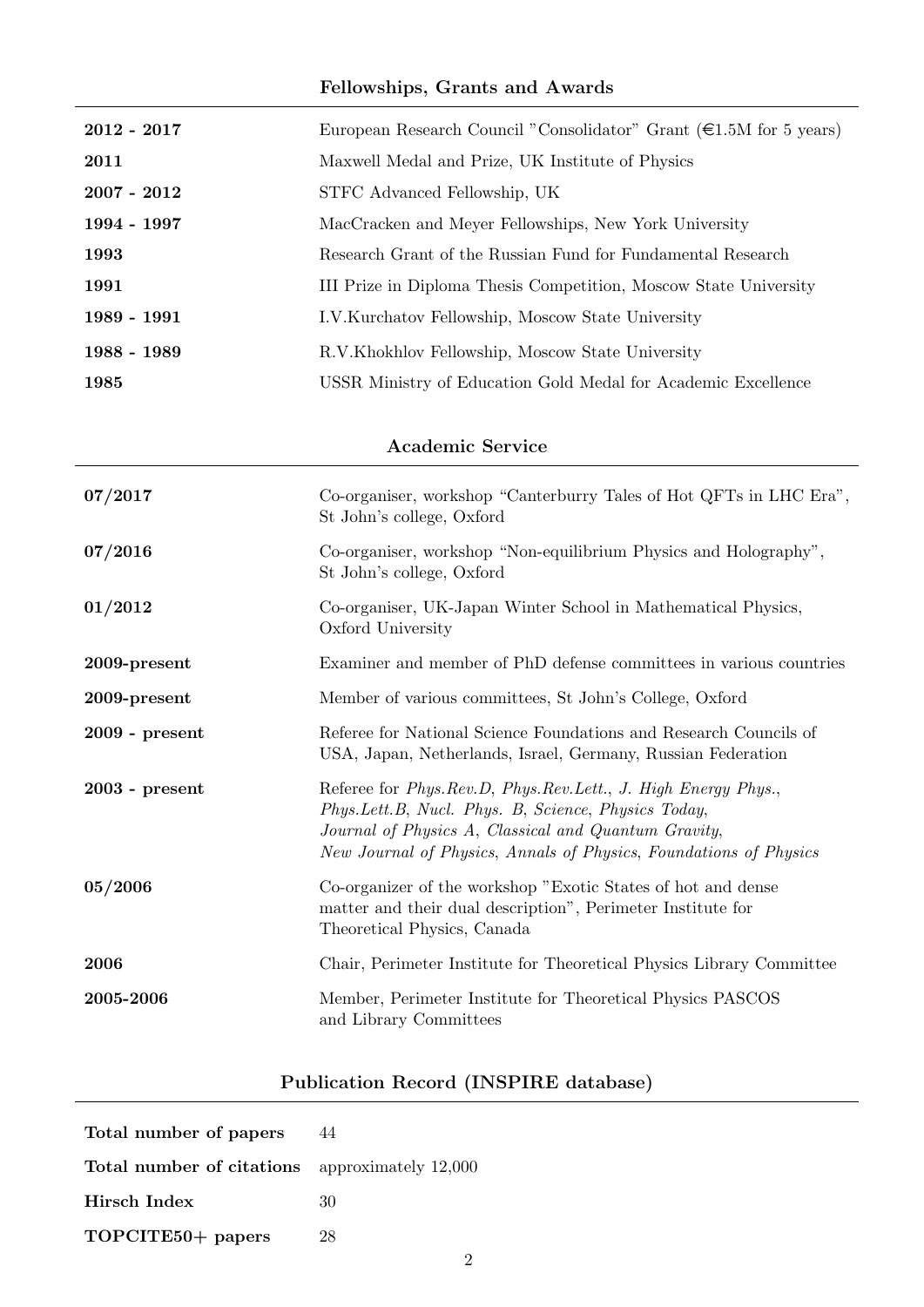| $10/2008$ - present | Physics Tutorial Fellow at St John's College, Oxford. Weekly tutorials for<br>the 3rd year undergraduate students in nuclear physics, special and general<br>relativity (6 contact hours per week). Lecturer for "Advanced Quantum Mechanics"<br>undergraduate and "Topics in Gauge-String Duality" MMathPhys course at the<br>Department of Physics. Supervisor of MMathPhys course dissertations (2-3 per year).<br>Advisor for 6 PhD students (none current). College advisor for graduate and<br>undergraduate physics students. |
|---------------------|--------------------------------------------------------------------------------------------------------------------------------------------------------------------------------------------------------------------------------------------------------------------------------------------------------------------------------------------------------------------------------------------------------------------------------------------------------------------------------------------------------------------------------------|
| 07/2019             | Lecturer at MITP Summer School, University of Mainz, Germany                                                                                                                                                                                                                                                                                                                                                                                                                                                                         |
| 06/2019             | Lecturer at TÜBİTAK-TBAE Summer School, Gebze, Turkey                                                                                                                                                                                                                                                                                                                                                                                                                                                                                |
| $03 - 05/2019$      | Lecture course at Moscow State University, Moscow, Russia                                                                                                                                                                                                                                                                                                                                                                                                                                                                            |
| 09/2015             | Lecturer at Corfu Summer School, Corfu, Greece                                                                                                                                                                                                                                                                                                                                                                                                                                                                                       |
| 03/2014             | Lecturer at Perimeter Scholars International program,<br>Perimeter Institute, Waterloo, Canada                                                                                                                                                                                                                                                                                                                                                                                                                                       |
| 09/2013             | Lecturer at the Summer School and Workshop on the Standard Model and Beyond,<br>Corfu, Greece                                                                                                                                                                                                                                                                                                                                                                                                                                        |
| 06/2013             | Lecturer at Sao Paulo International School "Non-perturbative QCD",<br>SAIFR, Sao Paulo, Brazil                                                                                                                                                                                                                                                                                                                                                                                                                                       |
| 04/2013             | Lecturer at Erasmus Intensive Program "Non-Perturbative Quantum Field Theory",<br>University of Crete, Greece                                                                                                                                                                                                                                                                                                                                                                                                                        |
| 03/2011             | Lecturer at the 27th Nordic Network meeting on "Strings, Fields and Branes",<br>Niels Bohr Institute, Copenhagen, Denmark                                                                                                                                                                                                                                                                                                                                                                                                            |
| 09/2009             | Lecturer at the 5th Aegean Summer School "From Gravity to Thermal Field<br>Theories: the AdS/CFT correspondence"                                                                                                                                                                                                                                                                                                                                                                                                                     |
| 03/2008             | Lecturer at Ecole de Physique Les Houches Spring School<br>"Hadronic collisions at the LHC and QCD at high density" on "Methods of<br>gauge/gravity duality in thermal field theory"                                                                                                                                                                                                                                                                                                                                                 |
| $09/2007 - 01/2008$ | University of Southampton: lecturer for the graduate course "Introduction to<br>Quantum Field Theory", instructor for problem-solving classes in undergraduate<br>courses "Introduction to Mathematical Methods" and "Physics of Waves",<br>supervisor of 3 undergraduate dissertations, supervisor of the "Seminars"<br>undergraduate course, deputy coordinator for undergraduate courses                                                                                                                                          |
| 08/2006             | Lecturer at Summer School on Strings, Gravity and Cosmology at<br>the University of British Columbia, Vancouver, Canada, on "Introduction"<br>to AdS/CFT Correspondence"                                                                                                                                                                                                                                                                                                                                                             |
| $1997 - 2000$       | New York University Teaching Assistant for undergraduate (General Physics,<br>Physics for Scientists and Engineers) and graduate (Dynamics) courses,<br>including competitive Summer TA appointments in 1998, 1999 and 2000<br>Private tutoring (advanced calculus, undergraduate physics)                                                                                                                                                                                                                                           |
| 1992                | Teaching Assistant and Assistant Examiner for undergraduate Electrodynamics<br>at the Department of Mathematics and Mechanics, Moscow State University                                                                                                                                                                                                                                                                                                                                                                               |
| 1993 - 1994         | Lecturer for prospective Moscow State University physics/math students                                                                                                                                                                                                                                                                                                                                                                                                                                                               |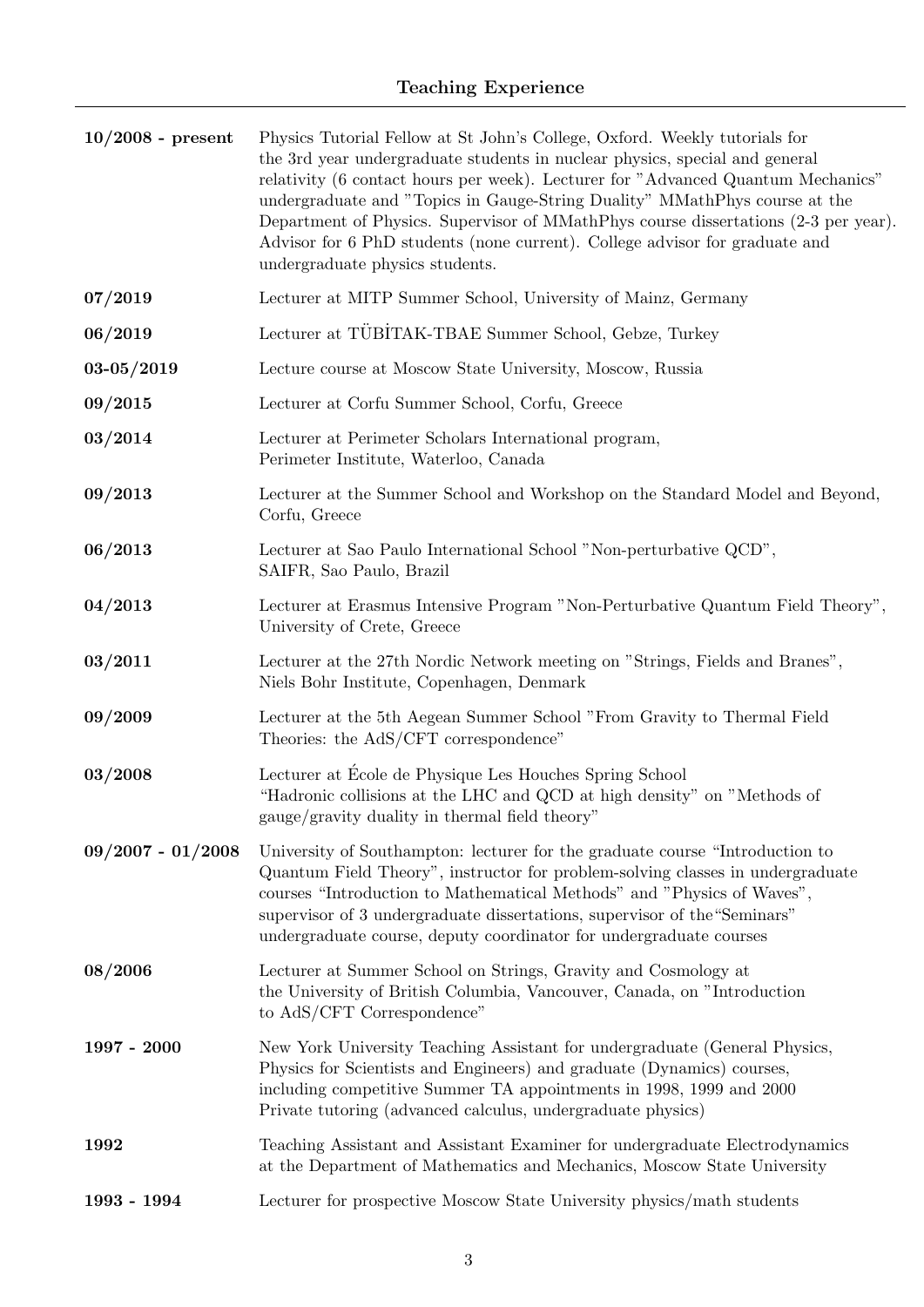| 2017-2018 | Petar Tadić, MMathPhys student (currently a PhD student at Trinity College, Dublin)         |
|-----------|---------------------------------------------------------------------------------------------|
| 2014-2017 | Tomas Andrade, postdoctoral researcher                                                      |
| 2014-2016 | Andrej Ficnar, postdoctoral researcher                                                      |
| 2014-2017 | Chris Eling, postdoctoral researcher                                                        |
| 2013-2016 | Ville Keranen, postdoctoral researcher                                                      |
| 2015-2018 | Nikola Gushterov, graduate student (co-supervised with Dr A.O'Bannon)                       |
| 2013-2017 | Philipp Kleinert, graduate student                                                          |
| 2013-2017 | Jonas Probst, graduate student                                                              |
| 2010-2014 | Saso Grozdanov, graduate student (currently a postdoc at MIT)                               |
| 2009-2013 | Nikolaos Kaplis, graduate student                                                           |
| 2008-2012 | Richard Davison, graduate student (currently a faculty member at Heriot-Watt U., Edinburgh) |
| 2014      | Robert Pisarczyk, MPhys student project supervision (jointly with Dr. A.O'Bannon)           |
| 2013      | Stanislav Zavjalov, MPhys student project supervision                                       |
| 2011      | Jakub Sikorowski, MPhys student project supervision                                         |

#### Media Reviews

| 2011 | Z. Merali, "String theory finds a bench mate?", Nature, vol. 478, 2011                                                         |
|------|--------------------------------------------------------------------------------------------------------------------------------|
| 2010 | C.V. Johnson and P.Steinberg, "What black holes teach about strongly coupled<br>particles?", Physics Today, vol. 63, n.5, 2010 |
| 2005 | S. Blau, "A string-theory calculation of viscosity could have surprising applications".<br>Physics Today, vol. 58, n.5, $2005$ |
| 2005 | J. Hogan, "Exotic black holes spawn new universal law",<br>New Scientist, March 2005                                           |
|      |                                                                                                                                |

#### Conferences, Workshops and other professional activities

| 07/2019        | Lecturer at MITP Summer School, University of Mainz, Germany                                                                  |
|----------------|-------------------------------------------------------------------------------------------------------------------------------|
| 06/2019        | Lecturer at TÜBİTAK-TBAE Summer School, Gebze, Turkey                                                                         |
| $03 - 05/2019$ | Lecture course at Moscow State University, Moscow, Russia                                                                     |
| 09/2018        | Invited participant, "Bounding transport and chaos in condensed matter and holography",<br>NORDITA program, Stockholm, Sweden |
| 05/2018        | Invited participant, "Integrable and chaotic quantum dynamics: from holography to lattice"<br>workshop, Lake Bled, Slovenia   |
| 04/2018        | Invited participant, "Fire and ice: Hot QCD meets cold and dense matter" workshop,<br>Saariselkä, Finland                     |

10/2016 Invited participant, Mainz Institute for Theoretical Physics workshop "Relativistic Hydrodynamics: Theory and Modern Applications", Mainz, Germany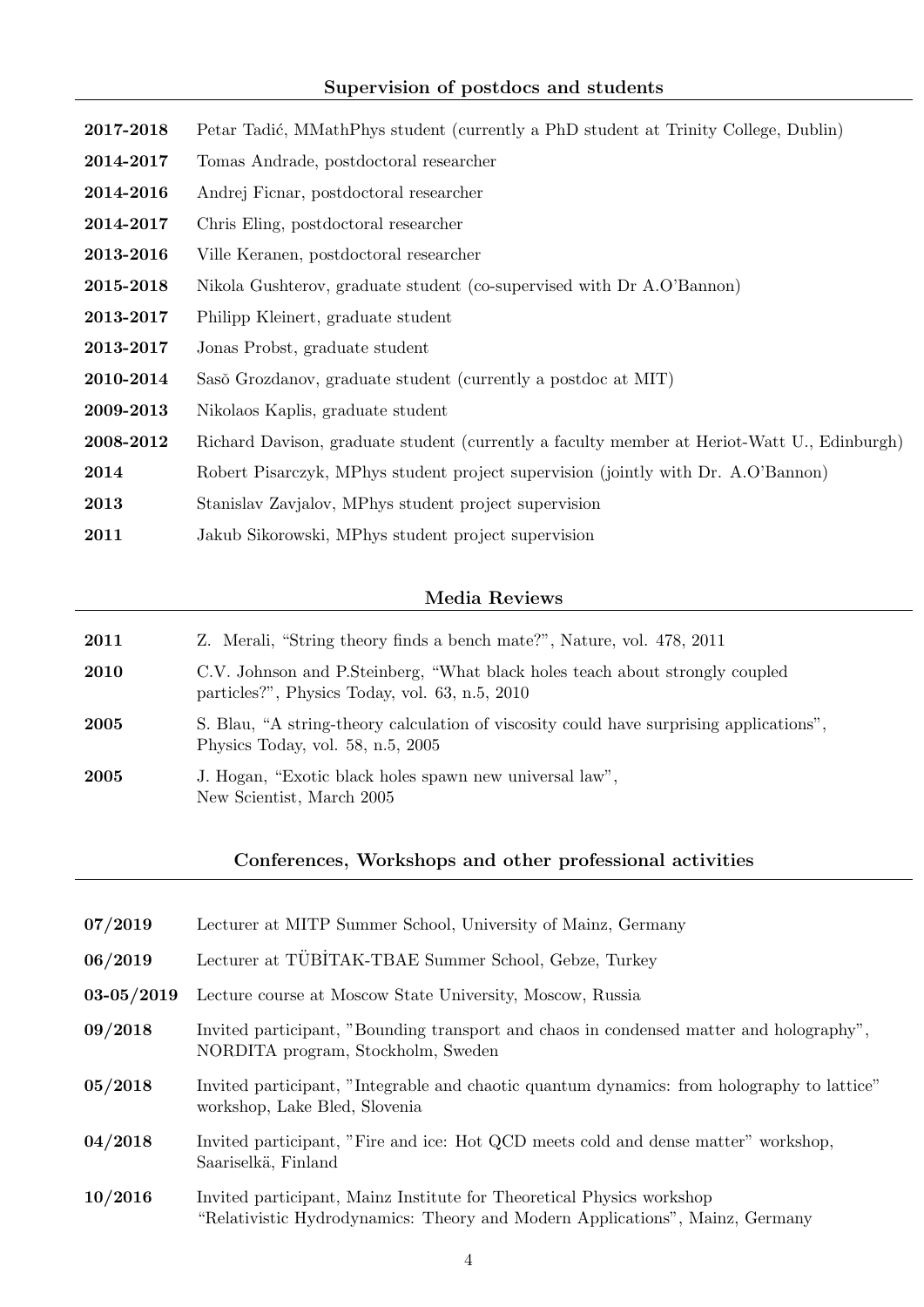| 09/2015 | Lecturer, Corfu Summer School, Corfu, Greece                                                                                                               |
|---------|------------------------------------------------------------------------------------------------------------------------------------------------------------|
| 08/2015 | Invited participant, Institute for Nuclear Theory program "Equilibration Mechanisms"<br>in Weakly and Strongly Coupled Quantum Field Theory", Seattle, USA |
| 04/2015 | Invited participant, Galileo Galilei Institute program,<br>"Holographic Methods for Strongly Coupled Systems Workshop", Florence, Italy                    |
| 03/2014 | Lecturer at Perimeter Scholars International program,<br>Perimeter Institute, Waterloo, Canada                                                             |
| 09/2013 | Lecturer, Summer School and Workshop on the Standard Model and Beyond,<br>Corfu, Greece                                                                    |
| 06/2013 | Lecturer, Sao Paulo International School "Non-perturbative QCD",                                                                                           |
| 04/2013 | SAIFR, Sao Paulo, Brazil<br>Lecturer, Erasmus Intensive Program "Non-Perturbative Quantum Field Theory",<br>University of Crete, Greece                    |
| 06/2012 | Invited participant, "HATCH" holography workshop, INR RAS, Moscow, Russia                                                                                  |
| 04/2012 | Invited participant, Institute for Nuclear Theory program "Gauge Field Dynamics"<br>In and Out of Equilibrium", Seattle, USA                               |
| 01/2012 | Invited participant, workshop on "Holographic Fluids", Amsterdam, Netherlands                                                                              |
| 11/2011 | Invited talk at Paris meeting on "Holography at Finite Density", Paris, France                                                                             |
| 09/2011 | Invited participant, KITP Program "Holographic Duality and Condensed Matter<br>Physics", Santa-Barbara, USA                                                |
| 07/2011 | Invited talk at "Numerical Relativity beyond Astrophysics" workshop, Edinburgh, UK                                                                         |
| 04/2011 | Invited talk at Nuclear and Particle Physics Divisional Conference, University<br>of Glasgow, UK                                                           |
| 03/2011 | Lecturer, 27th Nordic Meeting on Strings, Fields and Branes, Copenhagen, Denmark                                                                           |
| 12/2010 | Invited talk at the Annual Theory Meeting, Durham, UK                                                                                                      |
| 04/2010 | Visiting professor, École Normale Supérieure, Paris, France                                                                                                |
| 11/2009 | Invited talks (plenary and sectional) at XII Mexican conference on Particles and Fields,<br>Mazatlan, Mexico                                               |
| 09/2009 | Lecturer, 5th Aegean Summer School "From Gravity to Thermal Field Theories:<br>the AdS/CFT correspondence", Milos Island, Greece                           |
| 08/2009 | Invited talk at Bogoliubov Centennial Conference, Dubna, Russia                                                                                            |
| 08/2009 | Invited talk at XIII Lomonosov International Conference, Moscow, Russia                                                                                    |
| 07/2009 | Invited participant, KITP Program "Quantum Criticality and the AdS/CFT<br>Correspondence", Santa-Barbara, USA                                              |
| 07/2009 | Invited plenary talk at PASCOS 2009 Conference, Hamburg, Germany                                                                                           |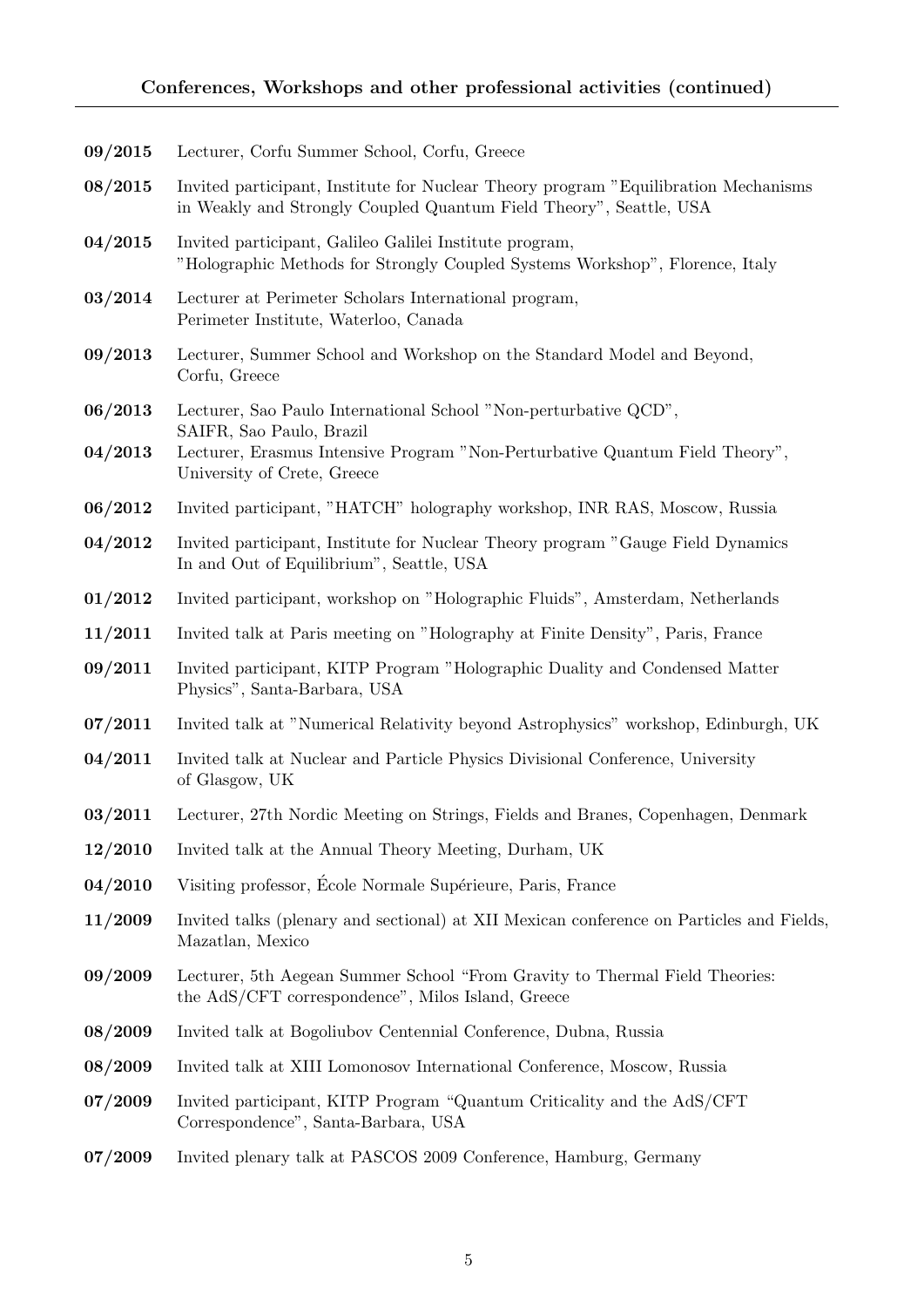| 04/2009 | Invited talk at "New Ideas in Hadronization" workshop, Durham, UK                                                                                                                |
|---------|----------------------------------------------------------------------------------------------------------------------------------------------------------------------------------|
| 08/2008 | Invited talk at "Strings-2008" conference, CERN, Switzerland                                                                                                                     |
| 03/2008 | Lecturer, Les Houches Spring School "Hadronic collisions at the LHC and QCD at<br>high density", France                                                                          |
| 02/2008 | Invited participant, KITP Program and conference "Nonequilibrium Dynamics in<br>Particle Physics and Cosmology", Santa-Barbara, USA                                              |
| 11/2007 | Invited talk at "Fundamental Physics in the UK" workshop, London, UK                                                                                                             |
| 05/2007 | Invited talk at Solvay workshop "Gauge theories, strings and geometry", Brussels                                                                                                 |
| 08/2006 | Invited talk at the 38th International Symposium Ahrenshoop on the Theory                                                                                                        |
| 08/2006 | of Elementary Particles, Akademie Berlin-Schmöckwitz, Germany<br>Lecturer, Summer School on Strings, Gravity and Cosmology,<br>University of British Columbia, Vancouver, Canada |
| 07/2006 | Invited talk at the "Hadrons and Strings" workshop, ECT <sup>*</sup> , Trento, Italy                                                                                             |
| 07/2006 | Invited talk at the "QCD and String Theory" Conference,<br>Ringberg Castle, Tegernsee, Germany                                                                                   |
| 07/2006 | "Strings-2006" International conference, Beijing, China, participant                                                                                                             |
| 05/2006 | Invited talk at the Strong and Electroweak Matter (SEWM-2006) Conference,<br>Brookhaven National Laboratory, Upton, USA                                                          |
| 03/2006 | Invited talk at the Great Lakes String Conference, MCTP, Ann Arbor, USA                                                                                                          |
| 02/2006 | Invited speaker at the Workshop on Gravitational Aspects of Strings and Branes,<br>Santiago de Compostela, Spain                                                                 |
| 08/2005 | Invited talk at Workshop on Quark-Gluon Plasma Thermalization, Vienna, Austria                                                                                                   |
| 08/2005 | Invited talk at "Quark Matter-2005" International conference, Budapest, Hungary                                                                                                  |
| 07/2005 | Invited talk at "Strings-2005" conference, Toronto, Canada                                                                                                                       |
| 12/2004 | "QCD and String Theory" program, KITP, Santa-Barbara, invited participant                                                                                                        |
| 09/2004 | "COSMO-2004" International conference, Toronto, Canada, participant                                                                                                              |
| 07/2004 | Invited talk at Trento Workshop on Hadrons and Strings, Trento, Italy                                                                                                            |
| 06/2004 | "Strings-2004" International conference, Paris, France, participant                                                                                                              |
| 04/2004 | Invited talk at Workshop on Deconfinement in Nucleus-Nucleus Collisions, Trento, Italy                                                                                           |
| 11/2003 | Pacific Northwest String Seminar, UBC, Vancouver, Canada, participant                                                                                                            |
| 07/2003 | "Strings-2003" International Conference, Kyoto, Japan, participant                                                                                                               |
| 02/2003 | "QCD and String Theory" Workshop, INT, Seattle, participant                                                                                                                      |
| 07/2002 | Strings-2002 International Conference, Cambridge, UK, participant                                                                                                                |
|         |                                                                                                                                                                                  |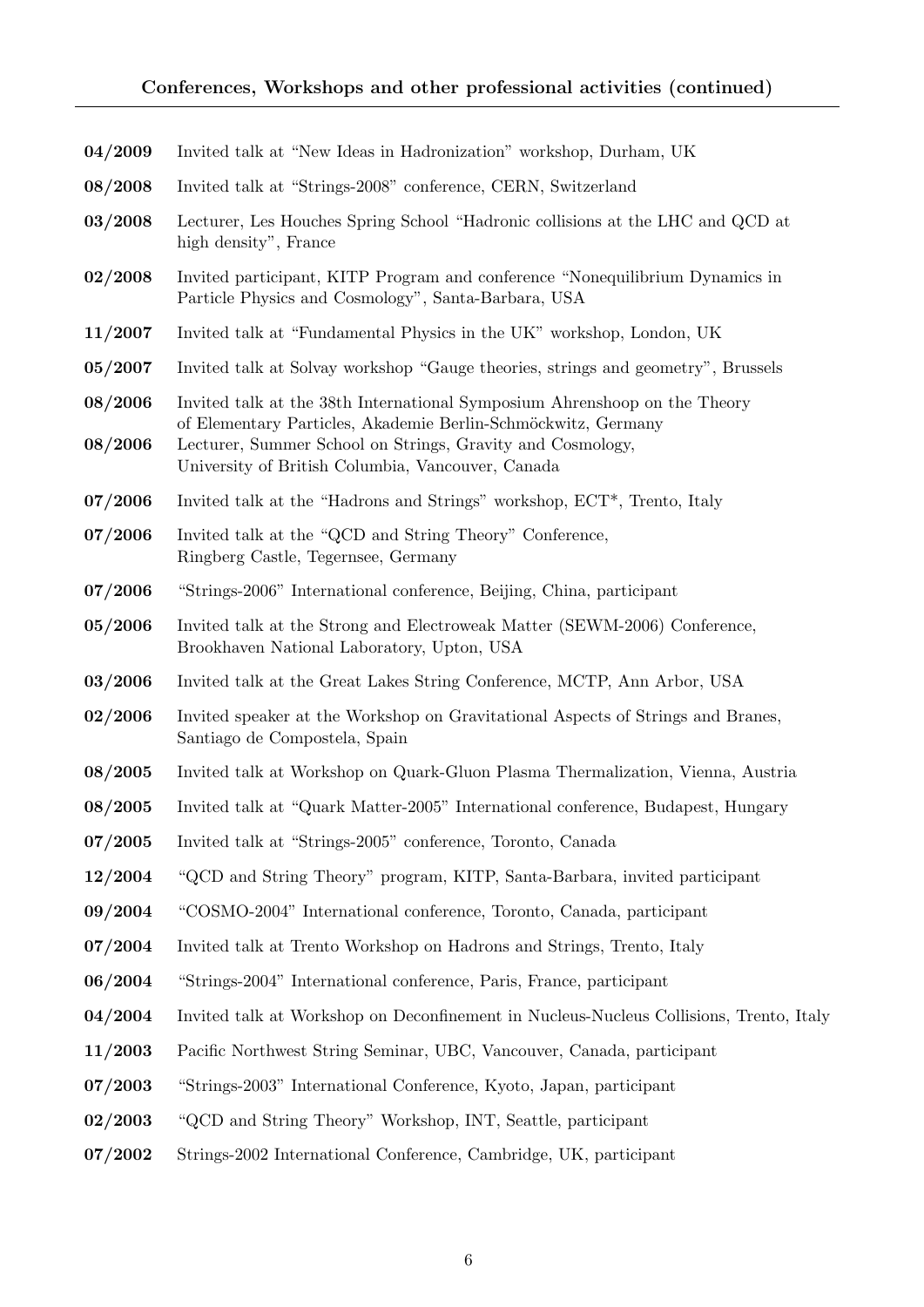- 06/2001 TASI-2001 "Strings, branes and Extra Dimensions", Boulder, USA, invited participant
- 05/1998 Harvard Spring School on String Theory, participant
- 01/1997 XIV Jerusalem Winter School in Theoretical Physics on Dualities and Symmetries, invited participant
- 09/1993 Talk at V Lomonosov conference on elementary particle physics, Moscow
- 02/1992 Talk at the Annual meeting of the High-Energy Division of the Russian Academy of Sciences, ITEP, Moscow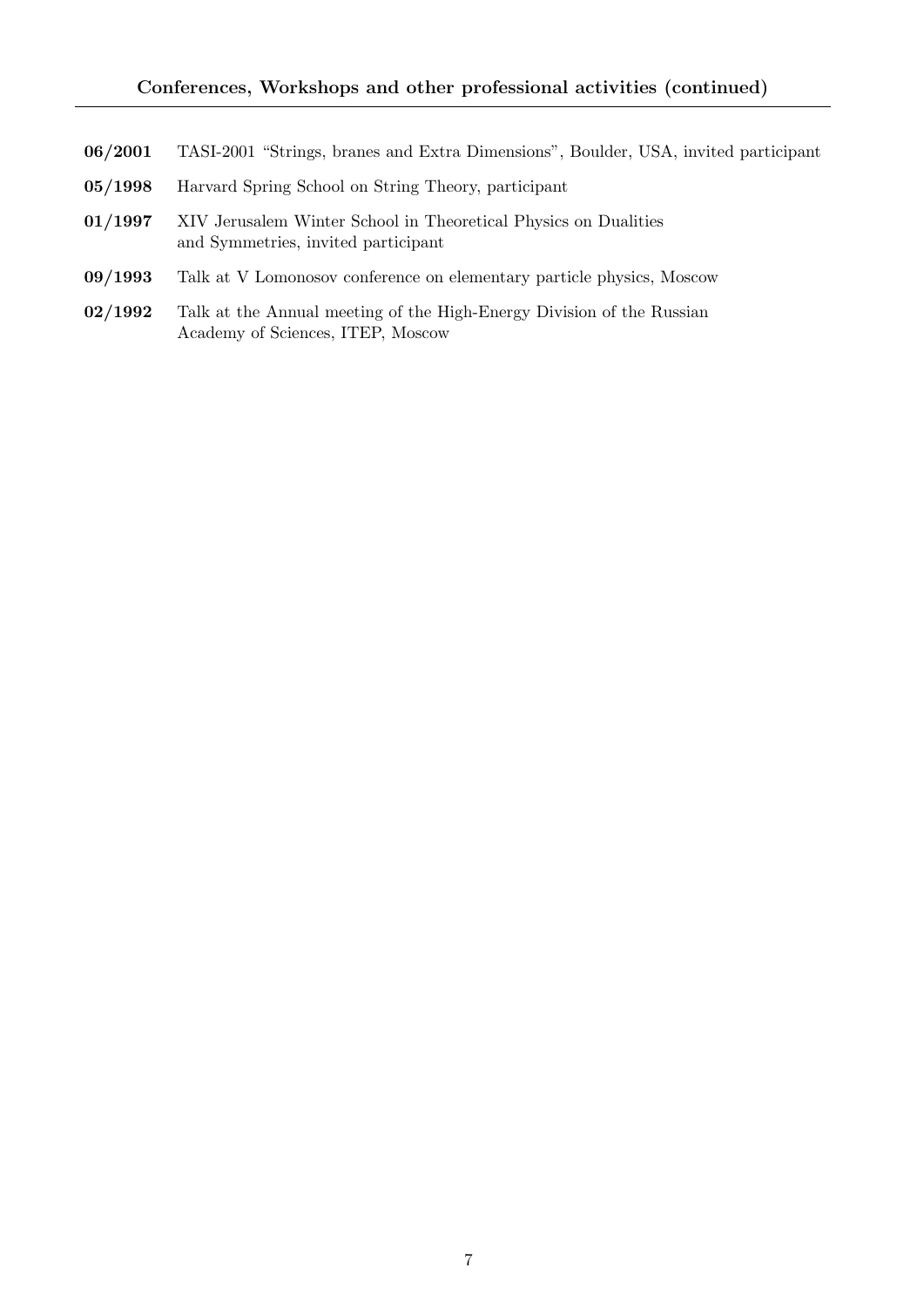## Publications

- 1. S. Grozdanov, A. O. Starinets and P. Tadic, "Hydrodynamic dispersion relations at finite coupling", [arXiv: 2104.11035 [hep-th]].
- 2. S. Grozdanov, P. K. Kovtun, A. O. Starinets and P. Tadic, "The complex life of hydrodynamic modes," J. High Energy Phys., 11, 097 (2019) [arXiv:1904.12862 [hep-th]].
- 3. S. Grozdanov, P. K. Kovtun, A. O. Starinets and P. Tadić, "Convergence of the Gradient Expansion in Hydrodynamics," Phys. Rev. Lett. 122, no. 25, 251601 (2019) [arXiv:1904.01018 [hep-th]].
- 4. S. Grozdanov and A. O. Starinets, "Adding new branches to the "Christmas tree" of the quasinormal spectrum of black branes," J. High Energy Phys. 1703, 1904, 080 (2019) [arXiv:1812.09288 [hep-th]].
- 5. J. Casalderrey-Solana, S. Grozdanov and A. O. Starinets, "Transport peak in thermal spectral function of  $\mathcal{N} = 4$  supersymmetric Yang-Mills plasma at intermediate coupling," **Phys. Rev. Lett. 121**, no. 19, 191603 (2018) [arXiv:1806.10997 [hep-th]].
- 6. S. Grozdanov and A. O. Starinets, "Second-order transport, quasinormal modes and zero-viscosity limit in the Gauss-Bonnet holographic fluid," J. High Energy Phys. 1703, 166 (2017) [arXiv:1611.07053 [hep-th]].
- 7. S. Grozdanov, N. Kaplis and A. O. Starinets, "From strong to weak coupling in holographic models of thermalization," J. High Energy Phys. 1607, 151 (2016) [arXiv:1605.02173 [hep-th]].
- 8. S. Grozdanov and A. O. Starinets, "On the universal identity in second order hydrodynamics," J. High Energy Phys. 1503, 007 (2015) [arXiv:1412.5685 [hep-th]].
- 9. S. Grozdanov and A. O. Starinets, "Zero-viscosity limit in a holographic Gauss-Bonnet liquid," Theor. Math. Phys. 182, no. 1, 61 (2015) [Teor. Mat. Fiz. 182, no. 1, 76 (2014)].
- 10. R. A. Davison and A. O. Starinets, "Holographic zero sound at finite temperature," Phys. Rev. D 85, 026004 (2012) [arXiv:1109.6343 [hep-th]].
- 11. E. Berti, V. Cardoso and A. O. Starinets, "Quasinormal modes of black holes and black branes," Class. Quant. Grav. 26, 163001 (2009) [arXiv:0905.2975 [gr-qc]].
- 12. A. O. Starinets, "Quasinormal spectrum and the black hole membrane paradigm," Phys. Lett. B 670, 442 (2009) [arXiv:0806.3797 [hep-th]].
- 13. A. Karch, D. T. Son and A. O. Starinets, "Holographic Quantum Liquid," Phys. Rev. Lett. 102, 051602 (2009) [arXiv:0806.3796 [hep-th]].
- 14. R. Baier, P. Romatschke, D. T. Son, A. O. Starinets and M. A. Stephanov, "Relativistic viscous hydrodynamics, conformal invariance, and holography," J. High Energy Phys. 04, 100 (2008) [arXiv:0712.2451 [hep-th]].
- 15. R. C. Myers, A. O. Starinets and R. M. Thomson, "Holographic spectral functions and diffusion constants for fundamental matter," **J. High Energy Phys. 11**, 091 (2007) [arXiv:0706.0162 [hep-th]].
- 16. D. T. Son and A. O. Starinets, "Viscosity, Black Holes, and Quantum Field theory", Annual Review of Nuclear and Particle Science, vol. 57 (2007) [arXiv: 0704.0240 [hep-th]].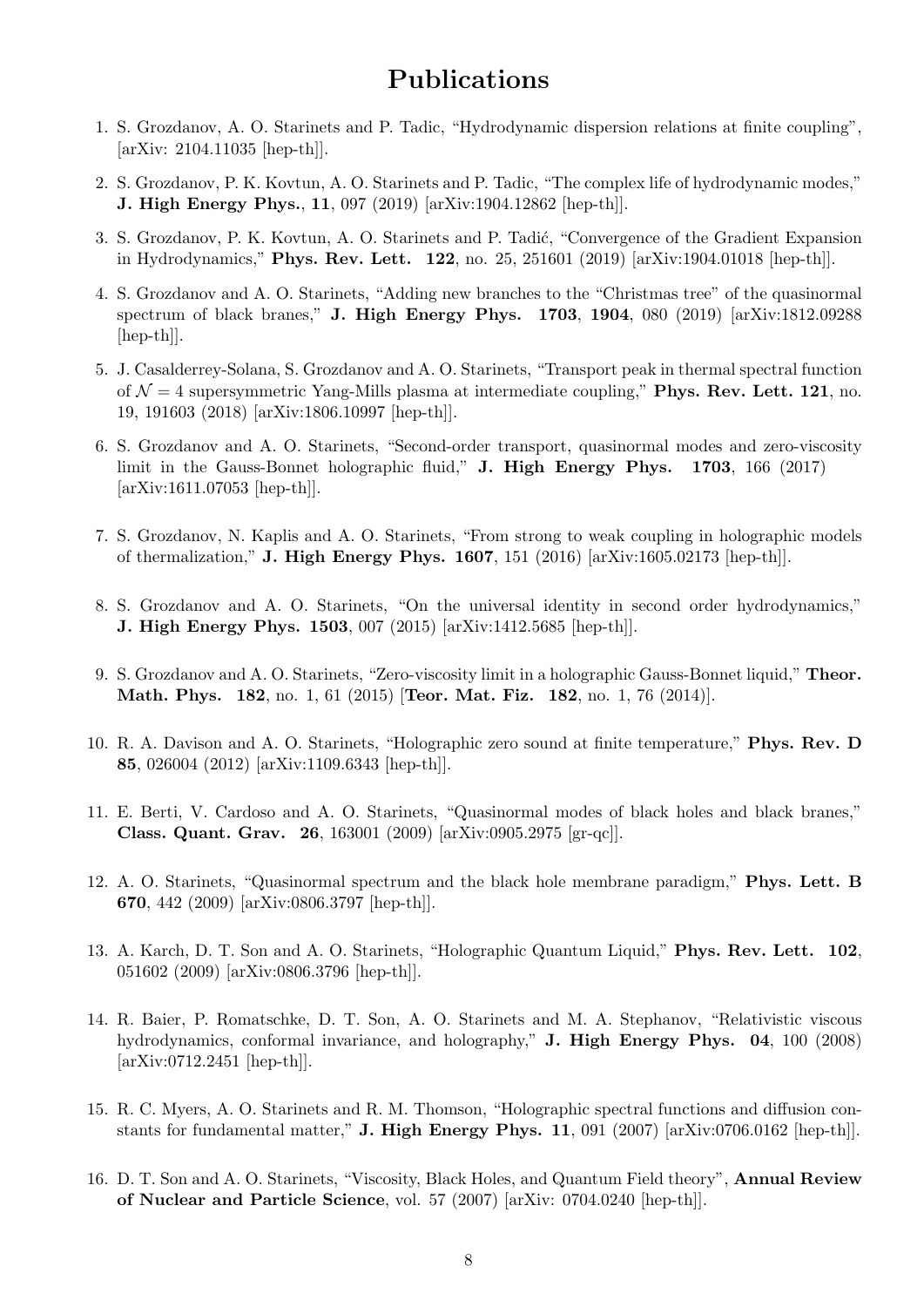- 17. S. Caron-Huot, P. Kovtun, G. D. Moore, A. Starinets and L. G. Yaffe, "Photon and dilepton production in supersymmetric Yang-Mills plasma," **J. High Energy Phys. 12**, 015 (2006) [arXiv:hepth/0607237].
- 18. P. K. Kovtun and A. O. Starinets, "Thermal spectral functions of strongly coupled  $N = 4$  supersymmetric Yang-Mills theory," Phys. Rev. Lett. 96, 131601 (2006) [arXiv:hep-th/0602059].
- 19. D. T. Son and A. O. Starinets, "Hydrodynamics of R-charged black holes", J. High Energy Phys. 03, 052 (2006) [hep-th/0601157].
- 20. A. O. Starinets, "Transport coefficients of strongly coupled gauge theories: Insights from string theory," Eur. Phys. J. A 29, 77 (2006) [arXiv:nucl-th/0511073].
- 21. P. Benincasa, A. Buchel and A. O. Starinets, "Sound waves in strongly coupled non-conformal gauge theory plasma," Nucl. Phys. B 733, 160 (2006) [arXiv:hep-th/0507026].
- 22. P. K. Kovtun and A. O. Starinets, "Quasinormal modes and holography," Phys. Rev. D 72, 086009 (2005) [arXiv:hep-th/0506184].
- 23. A. Parnachev and A. Starinets, "The silence of the little strings," J. High Energy Phys. 10, 027 (2005) [arXiv:hep-th/0506144].
- 24. A. Buchel, J. Liu, and A. O. Starinets, "Coupling constant dependence of the shear viscosity in  $\mathcal{N} = 4$ supersymmetric Yang-Mills theory," Nucl. Phys. B 707, 56 (2005) [arXiv:hep-th/0406264].
- 25. P. Kovtun, D. T. Son and A. O. Starinets, "Viscosity in strongly interacting quantum field theories from black hole physics," Phys. Rev. Lett. 94, 111601 (2005) [arXiv:hep-th/0405231].
- 26. P. Kovtun, D. T. Son and A. O. Starinets, "Holography and hydrodynamics: Diffusion on stretched horizons," **J. High Energy Phys. 10**, 064 (2003) [arXiv:hep-th/0309213].
- 27. A. Nunez and A. O. Starinets, "AdS/CFT correspondence, quasinormal modes, and thermal correlators in  $N = 4$  SYM," **Phys. Rev. D 67**, 124013 (2003) [arXiv:hep-th/0302026].
- 28. G. Policastro, D. T. Son and A. O. Starinets, "From AdS/CFT correspondence to hydrodynamics. II: Sound waves," J. High Energy Phys. 12, 054 (2002) [arXiv:hep-th/0210220].
- 29. A. O. Starinets, "Quasinormal modes of near extremal black branes," Phys. Rev. D 66, 124013 (2002) [arXiv:hep-th/0207133].
- 30. G. Policastro, D. T. Son and A. O. Starinets, "From AdS/CFT correspondence to hydrodynamics," J. High Energy Phys. 09, 043 (2002) [arXiv:hep-th/0205052].
- 31. D. T. Son and A. O. Starinets, "Minkowski-space correlators in AdS/CFT correspondence: Recipe and applications," J. High Energy Phys. 09, 042 (2002) [arXiv:hep-th/0205051].
- 32. M. Porrati and A. Starinets, "On the graviton self energy in AdS(4)," Phys. Lett. B 532, 48 (2002) [arXiv:hep-th/0201261].